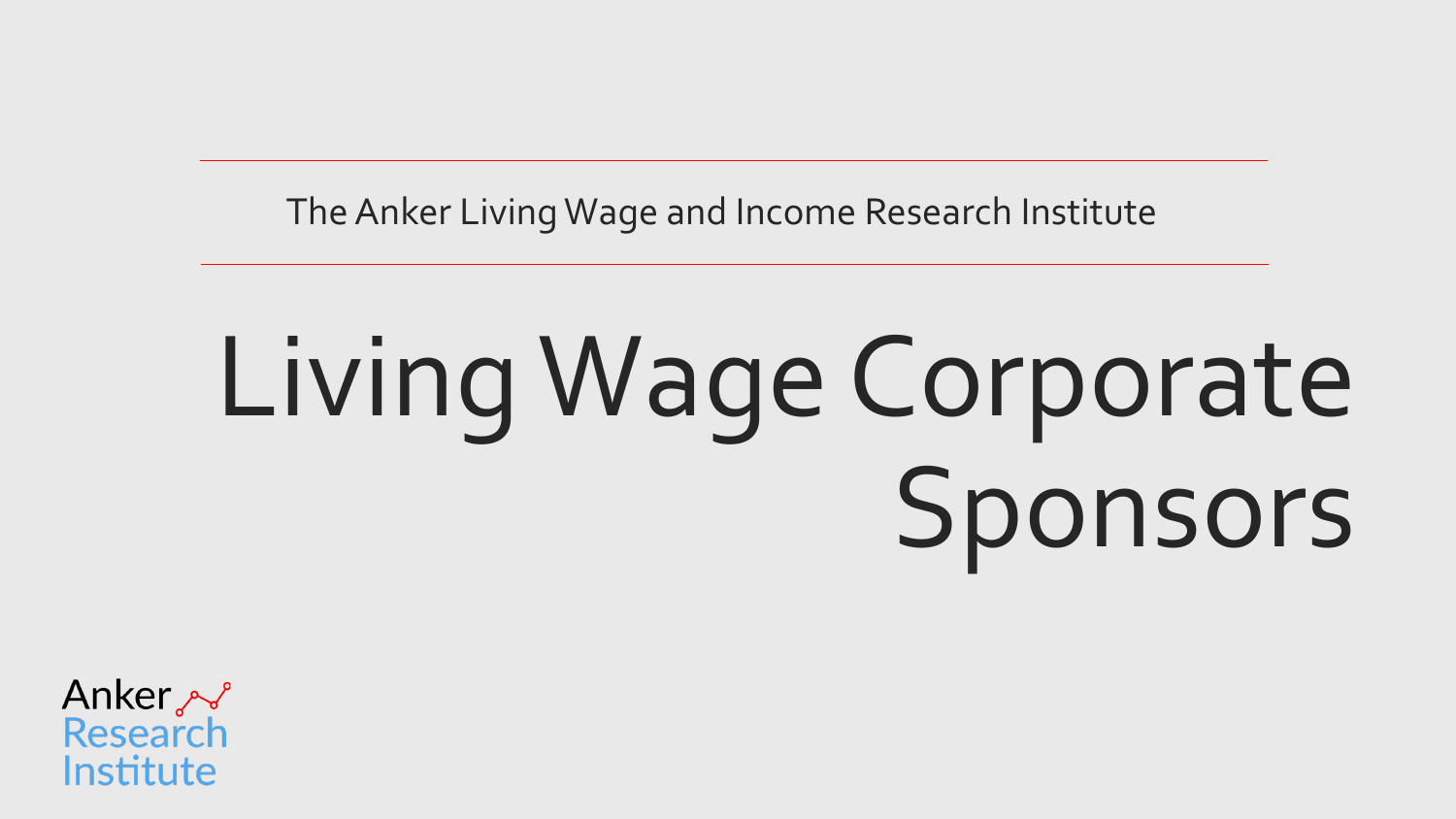## Who are Anker Institute Living Wage and Income Corporate Sponsors?

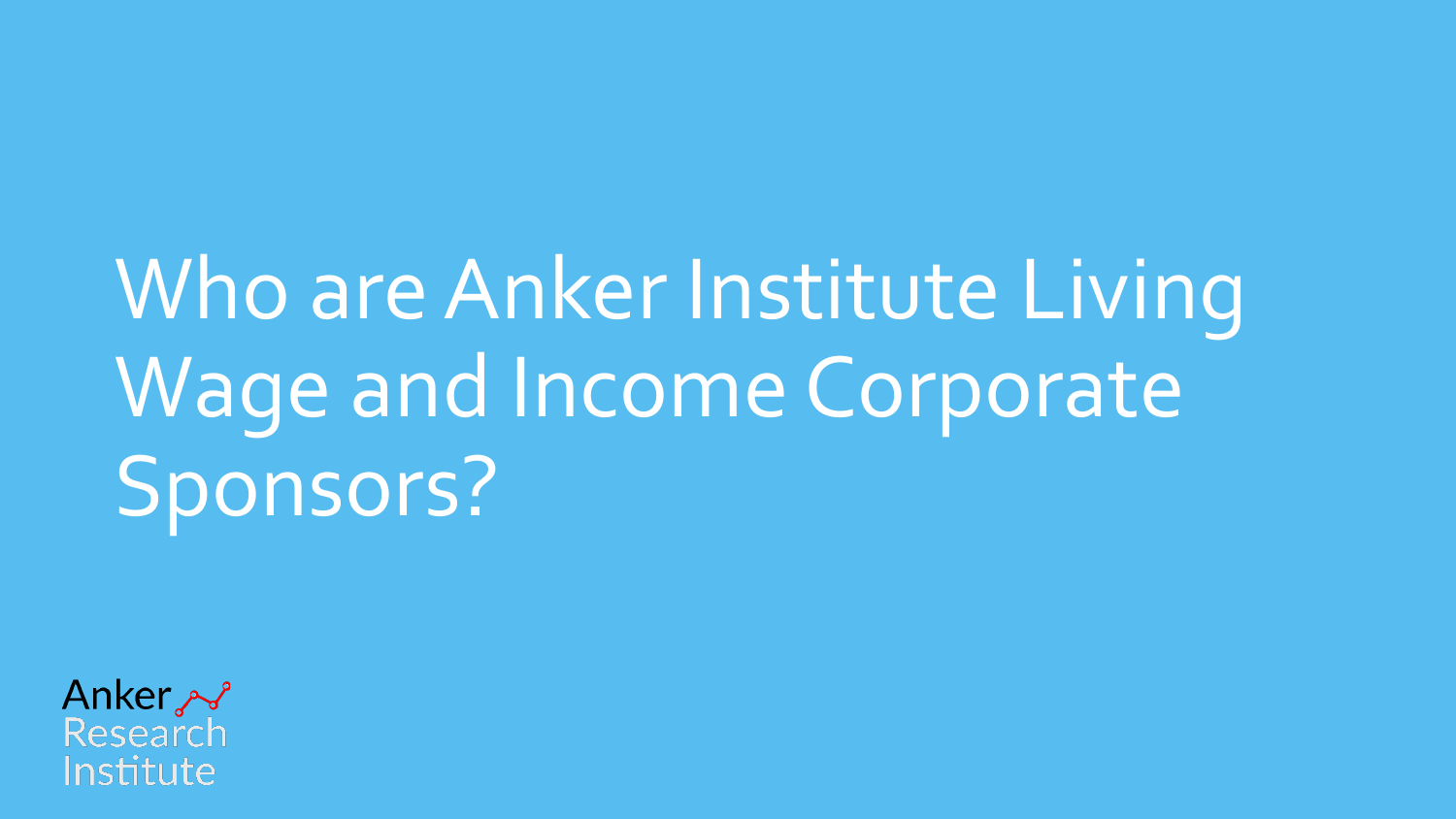*Photo credit: Russell Watkins/UK Department for International Development*

Anker Research Institute Corporate Sponsors help ensure a sustainable future for Living Wage and Living Income studies **used around the world by researchers and companies alike.**

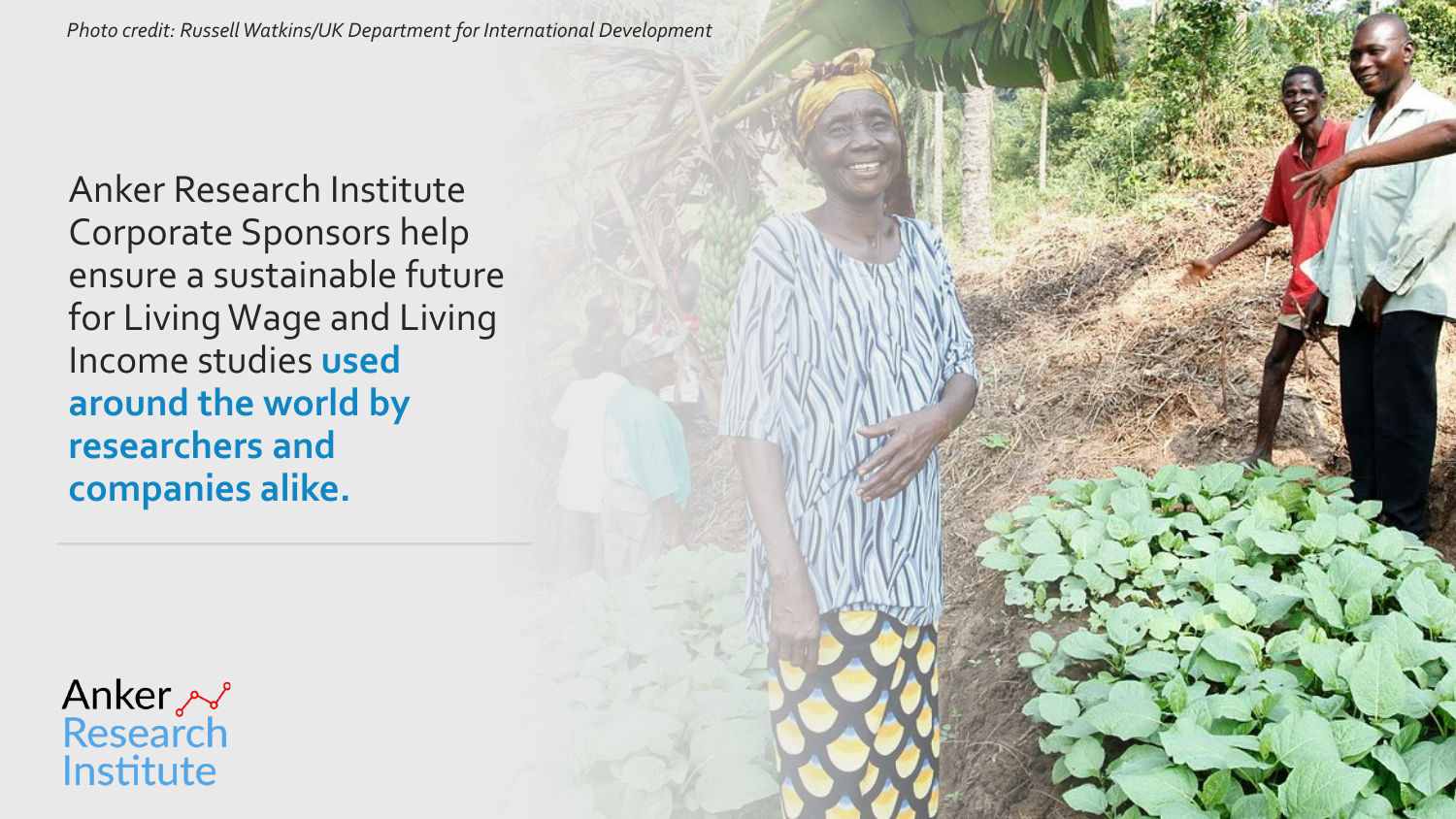## Living Wage and Income Corporate Sponsors

- Ensure a sustainable future for leading-edge living wage and living income research
- Make it possible to continue providing this groundbreaking research as a public good

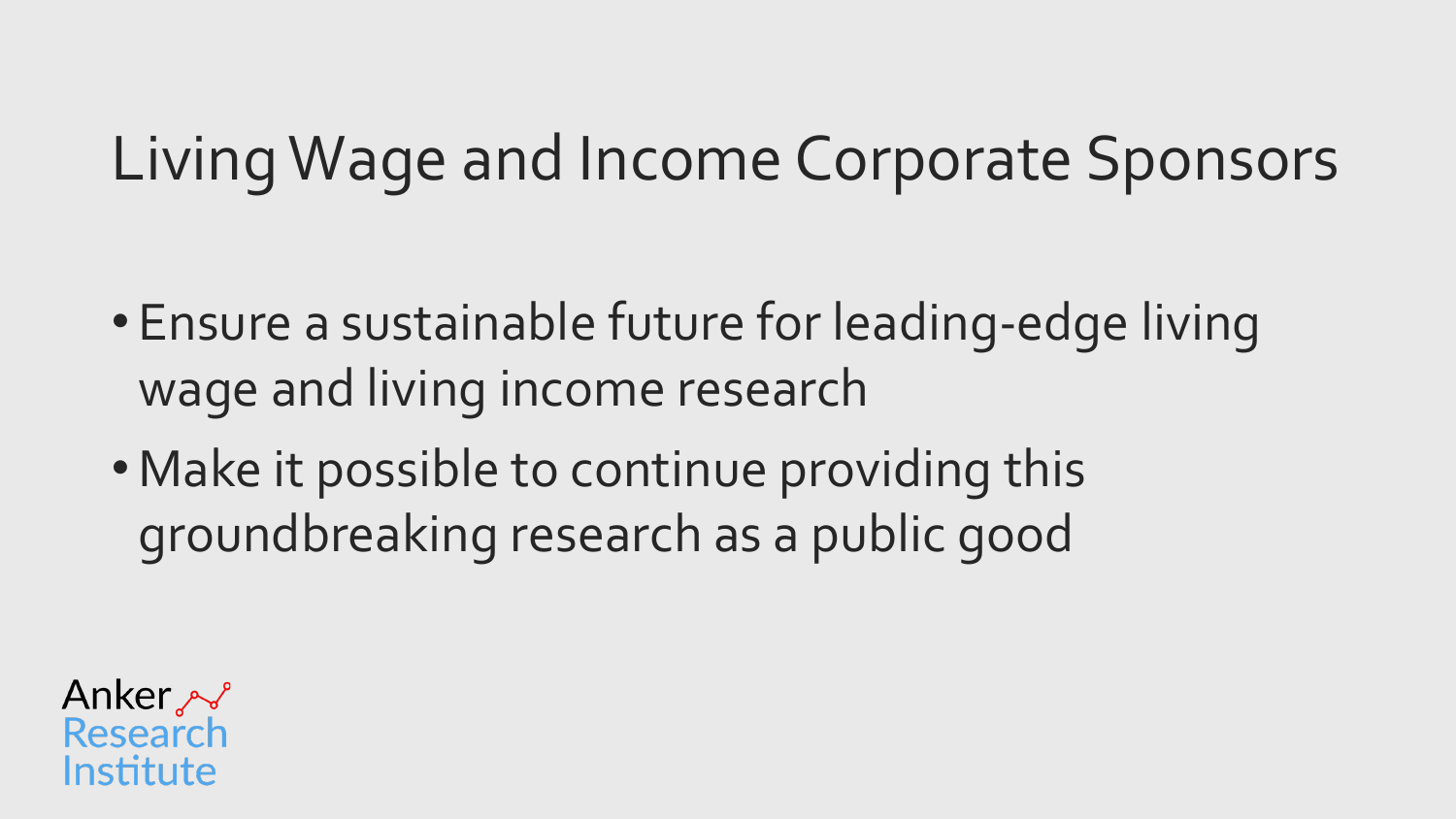## How do sponsors benefit?

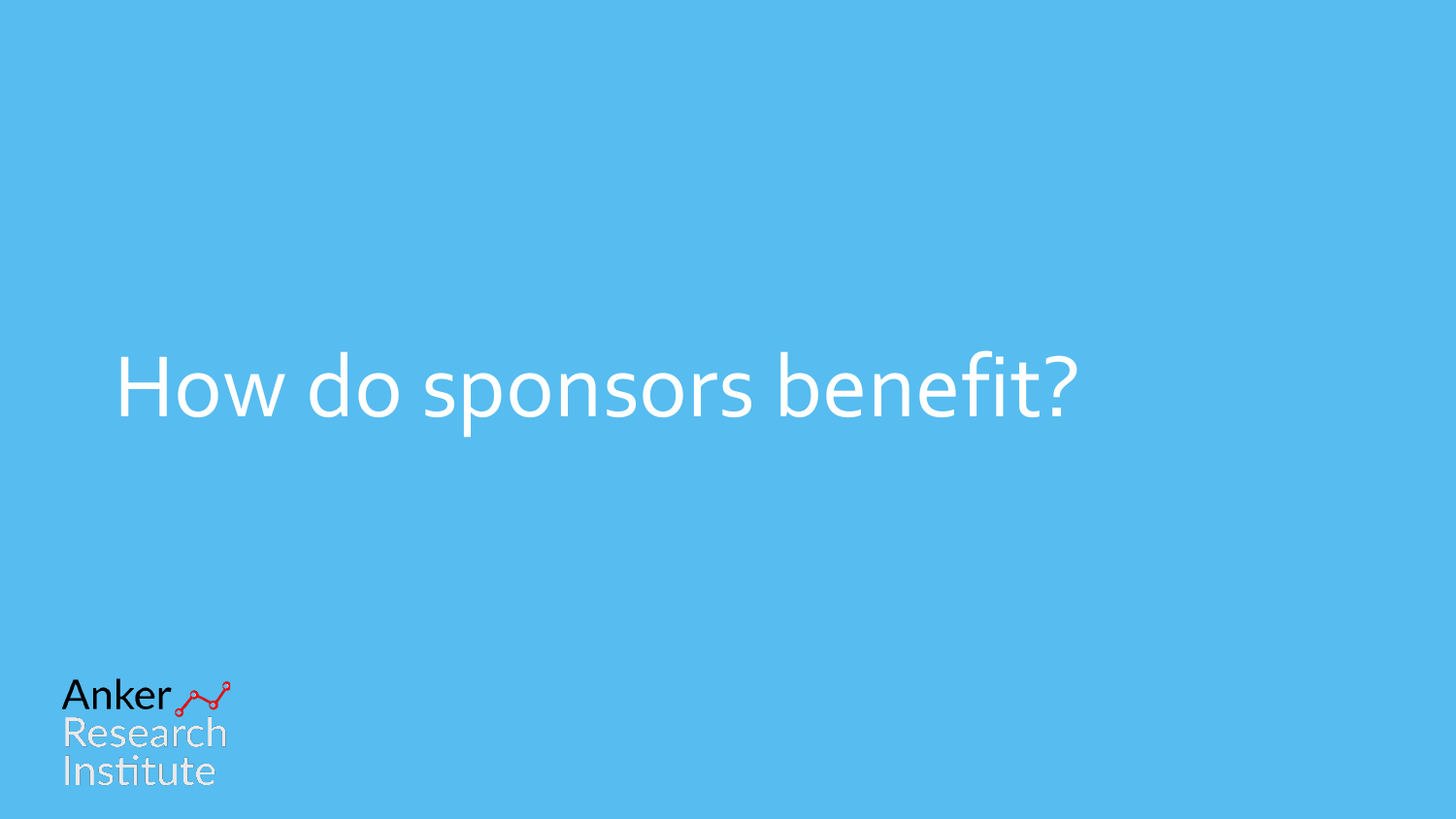### Corporate Sponsor Benefits

#### **First-look webinars**

Insights into new frontiers in living wage and living income research

Anker ~ Research Institute

#### **Recognition of impact**

Become a key public supporter of living wage and living income research

#### **Group discussion sessions**

**Exclusive** conversations with expert living wage researchers and practitioners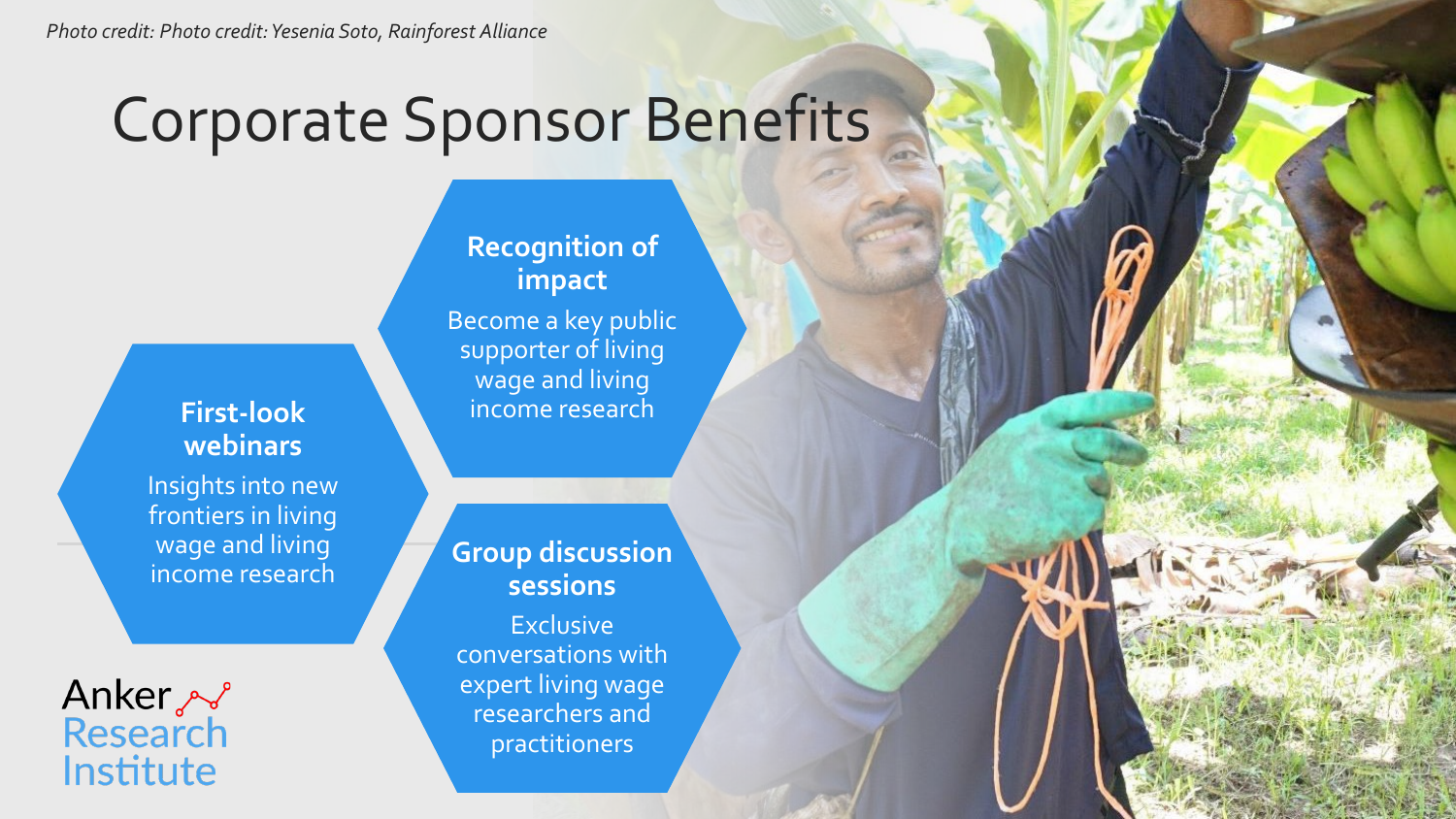## Ready to learn more?

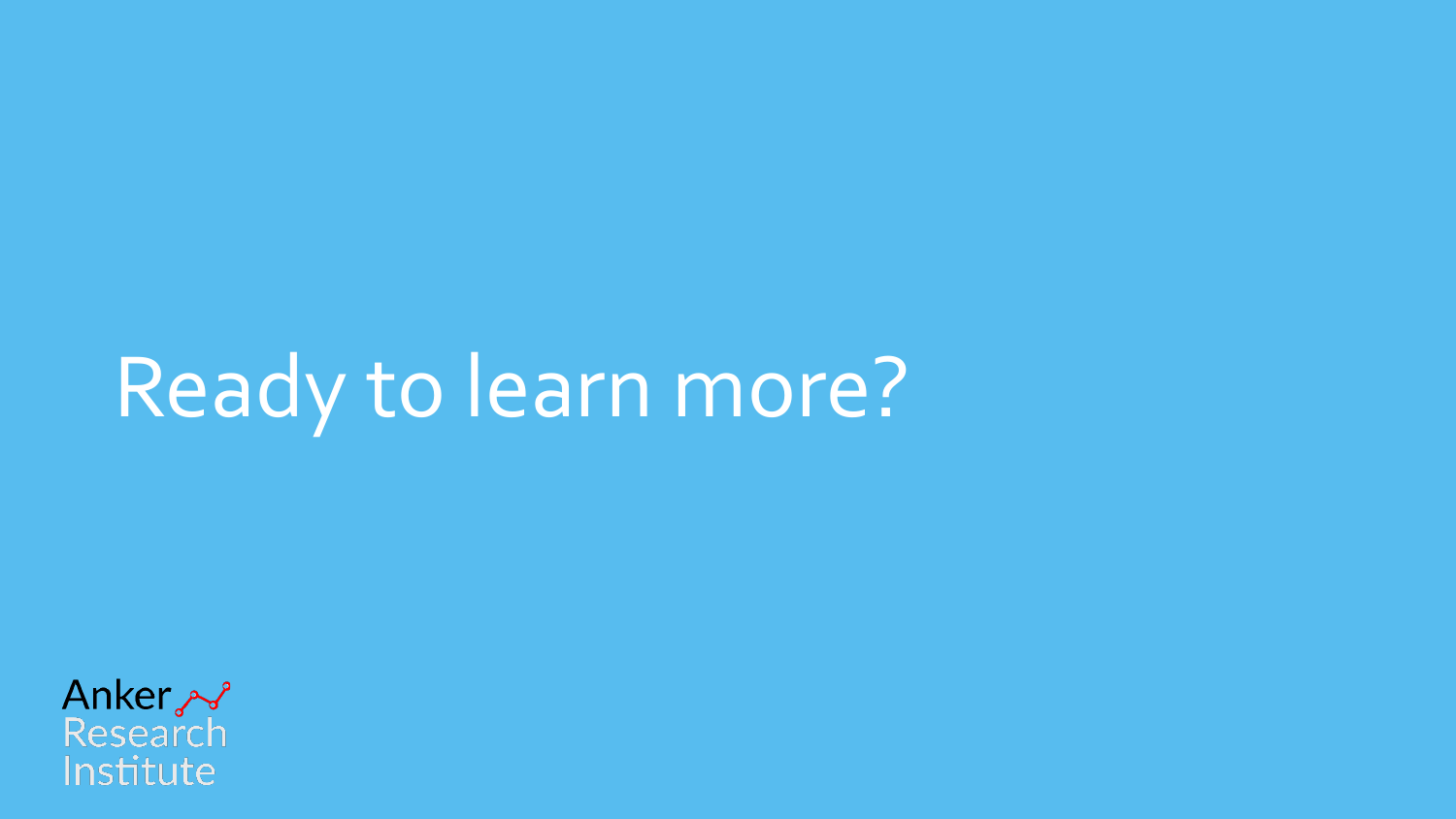### Corporate Sponsor Minimum Annual Donations

| <b>Annual revenue in USD</b> | <b>Annual Donation</b> |
|------------------------------|------------------------|
| $<$ \$100 million            | \$2,000                |
| $$100$ million+              | \$5,000                |

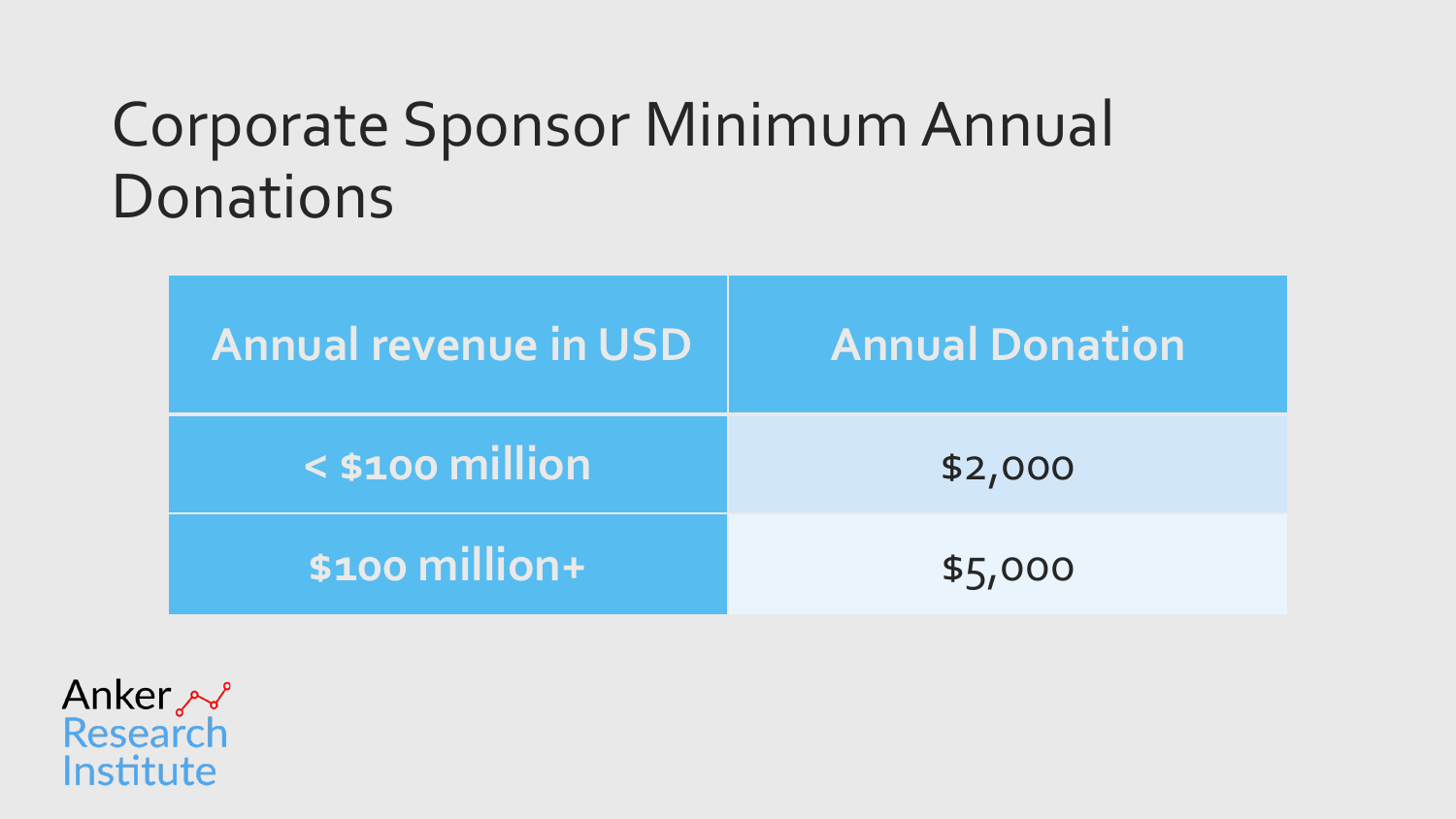### **Is your company interested in becoming a supporter?**

Contact us for more information: [inquiries@ankerinstitute.org](mailto:inquiries@ankerinstitute.org)

[Learn more.](https://ankerresearchinstitute.org/)

Anker ~<br>Research Institute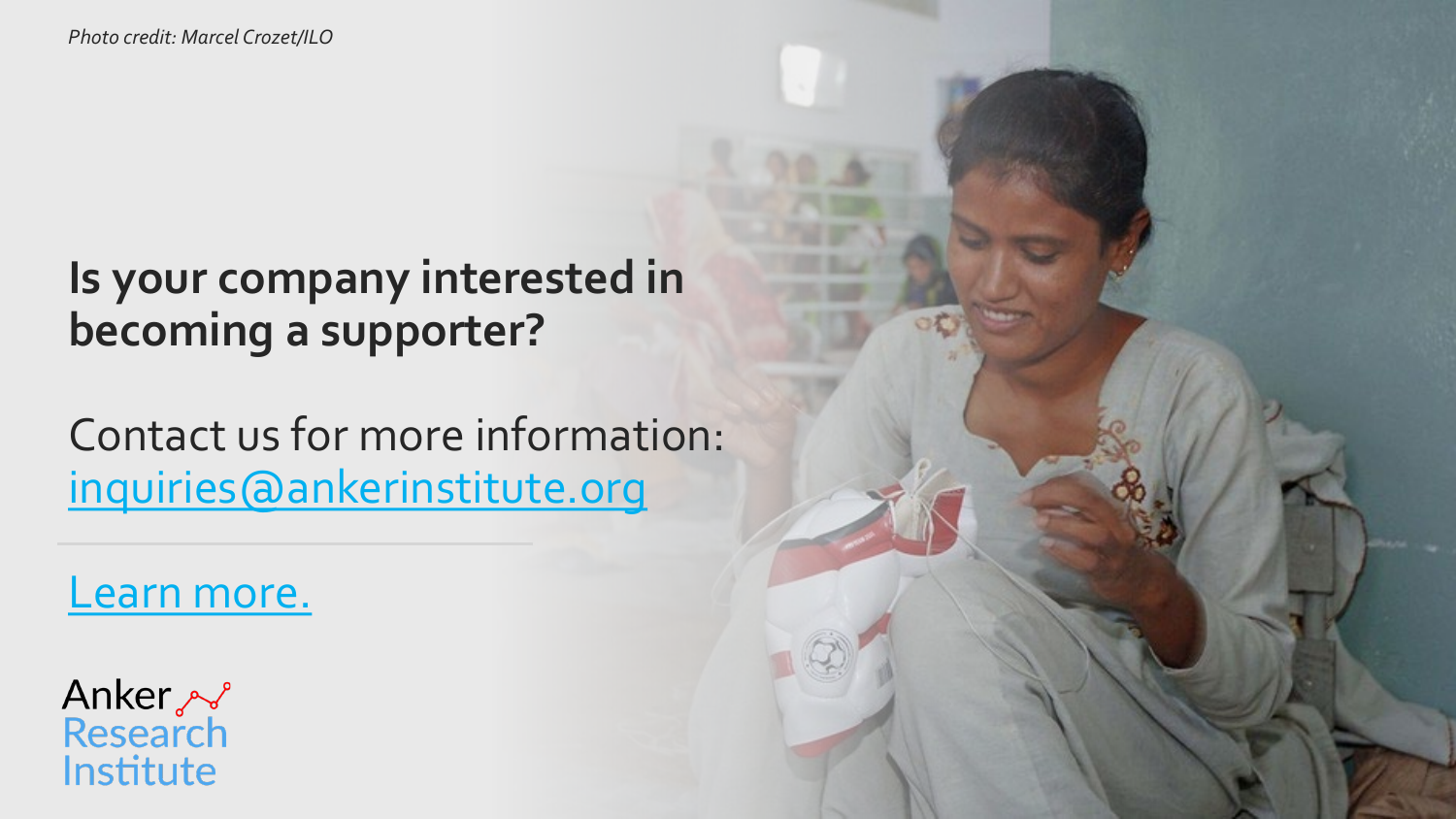## Other ways to engage

There are many ways you can support living wage research. Contact us to learn more about these opportunities.

- Join our Founders' Circle Earn lifetime recognition by becoming a one-time major donor
- Fund a study Partner with us to make an Anker study possible on your region(s) or topic(s) of interest

Anker ~ Research Institute